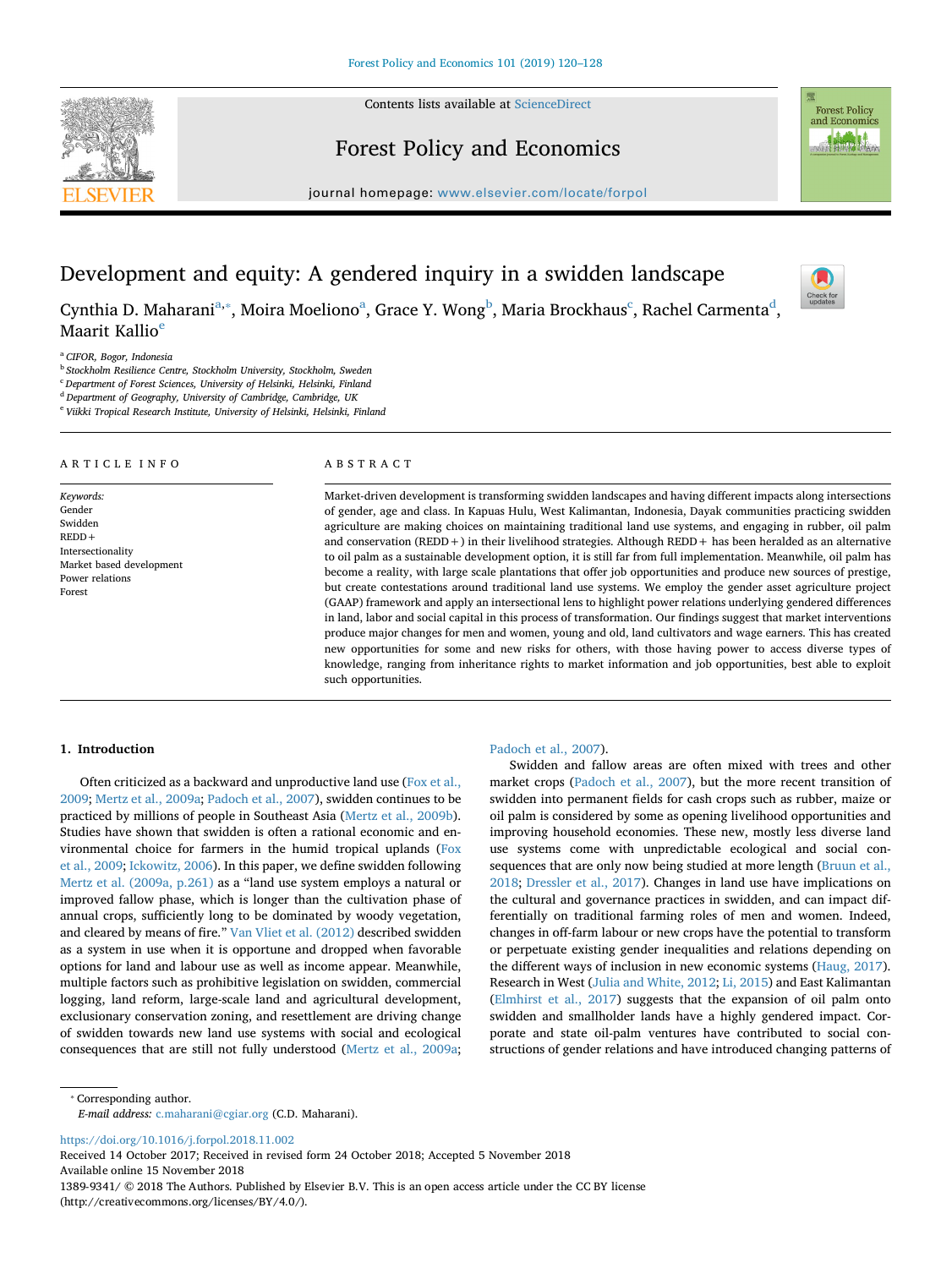land rights, division of labour, livelihoods, and voice in community affairs that have largely excluded women. However, it has also produced gendered resistance and participation in political protest to some of these developments in an effort to defend their identity and rights ([Morgan, 2017\)](#page-8-8). [Elmhirst et al. \(2017\)](#page-7-3) and [Li \(2015\)](#page-8-7) emphasized that the gendered and generational impacts of oil palm can differ highly according to other aspects like age, ethnicity, the availability of land and capital, as well as between smallholdings and plantation schemes.

Currently, there are discussions to include swidden in climate mitigation efforts such as the global mechanism reducing emissions from deforestation and forest degradation, REDD+ ([Hett et al., 2012](#page-8-9); [Fox](#page-7-0) [et al., 2009](#page-7-0)). Much like the development of commercial crops driven by large-scale estates or contract farming, REDD+ is an external intervention on land use that can produce gendered outcomes and trade-offs. Numerous studies documented potential risks of REDD+ to women, such as exclusion from participating in, and accessing REDD + benefits due to changes in forest access, land and fallow use, and use rights or rules in REDD+ implementation [\(Larson et al., 2016](#page-8-10); [Pham and](#page-8-11) [Brockhaus, 2015;](#page-8-11) [Tickamyer et al., 2014](#page-8-12); [Khadka et al., 2014](#page-8-13)). [Westholm and Arora-Jonsson \(2015\)](#page-8-14) suggest that REDD +, as with any new economic or development intervention, risks perpetuating gendered divisions of labour, as formal environmental decision-making moves upwards; and responsibility and the burden of actual environmental labour shifts further down in particularly gendered ways. The issue of gender, however, is not only about women. Indeed, discussing gender requires a more nuanced understanding of power relations, across multiple levels of governance, as reflected in structures and processes affecting local livelihood assets and strategies, and the distribution of roles, costs, benefits, and tradeoffs.

This paper examines the experiences of men and women who are practicing swidden farming and adapting to transitions towards marketdriven economic development. The findings can have relevance for new forms of forest and land-based interventions such as REDD+, originally envisioned as a market-based approach to conservation. Specifically, this paper will look at gender implications of a new market-based intervention (i.e. oil palm), in comparison to a market crop that is long adapted within swidden fallows (rubber) and the traditional land use practice (swidden) in West Kalimantan, Indonesia. Our research questions are: (1) How do these market-driven systems in swidden settings affect men and women differently; (2) What are the gendered factors that constrain or enhance sustainable livelihood opportunities in the different economic development transitions; (3) What are potential gendered trade-offs within and across these pathways; and (4) What can we learn for climate mitigation efforts such as  $REDD +$  as a potential new transition with its gendered co-benefits (and burdens) as well as for safeguards.

## **2. Theoretical framework**

One tool to understand and assess livelihood outcomes in rural contexts is the Sustainable Livelihoods Framework (SLF), which provides a holistic and integrated view of the structures and processes, and strategies, by which people achieve (or fail to achieve) sustainable livelihoods [\(Scoones, 1998](#page-8-15)). Assets (also referred to as livelihood resources), although only one part of the framework, holds an important role to achieve sustainable livelihood outcomes. One of the early critiques of the SLF was that it did not address gender relations. Not all individuals within a household have equal decision-making power over or benefit equally from household assets and income ([Hunt and](#page-8-16) [Kasynathan, 2001](#page-8-16); [Goetz and Sen Gupta, 1994](#page-8-17); [Deere and León, 2003](#page-7-4); [Deere and Doss, 2006;](#page-7-5) [Cleaver, 2000](#page-7-6)). In fact, gender studies suggest that assets are usually distributed unequally between men and women, even within the same household. This difference is known as the "gender asset gap" [\(Deere and León, 2003](#page-7-4)). Gender inequities, however, cannot be reduced to questions of household decision-making or resource distribution, but are part of gender relations within the

community, landscape and the wider institutional and policy environment.

While there is a vast amount of frameworks available that bring gender into the SLF, particularly in the context of local development projects (examples include the Harvard Gender Analysis Framework, the Social Relations Framework, and the Gender Analysis Matrix<sup>1</sup>), we refer to [Meinzen-Dick et al. \(2011\)](#page-8-18) who developed a gender asset agriculture project framework (GAAP) to understand how (larger) agricultural development interventions impact the gendered distribution of assets. In the context of our study, rubber as well as oil palm development trajectories, can be considered as agricultural interventions in swidden landscapes. Of the six asset categories the framework originally suggested, we focus in our research in West Kalimantan, Indonesia, on the tangible assets of land and labour, which are the main determinants in the swidden livelihood system. In addition, we also explore the intangible assets of social capital, which implies the capability to access and use land and labour, under the unique cultural context of the swidden Dayak community. Our analysis is novel: we move beyond the often limited development frame of understanding gender asset gaps within the dichotomy of men and women, and apply an intersectional lens to understand the underlying power relations in, and trade-offs as a consequence of, the gendered gaps [\(Westholm and](#page-8-19) [Arora-Jonsson, 2018;](#page-8-19) [Djoudi et al., 2016](#page-7-7); [Kabeer, 2015](#page-8-20); [Djoudi and](#page-7-8) [Brockhaus, 2011](#page-7-8)).

[Djoudi et al. \(2016\)](#page-7-7) in their analysis of forests and climate change, pointed out that 'Intersectionality is based on the assumption that social categories (i.e., race/ethnicity, gender, class, sexuality, and ability) are constructed and dynamic" (p.1). Power is central across the different dimensions and can be understood as the capacity or ability to direct or influence the behavior of others or the course of events. [Kabeer \(2015\)](#page-8-20) understands power as the agency of people in defining their own life choices, goals and people are striving for these even in contested spaces.

In the section below, we discuss in detail assets that we focus on in this paper.

Land. Access to land resources is context dependent, influenced by structures of tenure and rights, social norms, traditions, and cultures across regions. In the past, individual ownership of customary land of the *Dayak Iban* was acquired through clearance of virgin forest (called *merimba*) ([Cramb, 1989;](#page-7-9) [Otsuka et al., 2000](#page-8-21)), typically the role of men. Traditionally, this claim to land can be inherited by the pioneer's descendants both men and women ([Appell, 2001](#page-7-10)). However, individuals lose their rights if they move or when lands become individually owned through government promoted tree planting (ibid). Traditionally, tree planting conveys individual ownership of land ([Appell, 2001;](#page-7-10) [Cramb,](#page-7-9) [1989;](#page-7-9) [Peluso, 2005](#page-8-22)). In this study, we observed and gathered information on land ownership, tenure arrangement, inheritance, who makes decision over land use and transfer of land tenure from public to private regime.

Labour. Labour is a gender-differentiated resource in the different roles of men and women within a farming household, and in their ability to mobilize, exchange, recruit or engage in wage labour ([Hill and](#page-8-23) [Vigneri, 2014;](#page-8-23) [Morrison et al., 2007\)](#page-8-24). Labour availability may change over time through demographic change and participation in other livelihood opportunities. For instance, male migration to cities may reduce labour availability for swidden, leaving women in the households having to mobilize external labour ([Wadley, 1997](#page-8-25)). Most of the labour input needed for swidden is derived from collective labour exchange with distinct gendered roles, arranged by the head of longhouse ([Patterson and Chiswick, 1981](#page-8-26); [Sather, 1993\)](#page-8-27). In our study, we observed and gathered information on changes in household labour for swidden to engage with other livelihood activities.

<span id="page-1-0"></span><sup>&</sup>lt;sup>1</sup> Refer to the link below for an introduction to, and comparison of gender frameworks: *[http://www.bridge.ids.ac.uk/sites/bridge.ids.ac.uk/files/docs\\_gem/](http://www.bridge.ids.ac.uk/sites/bridge.ids.ac.uk/files/docs_gem/index_implementation/pf_coretext.htm) [index\\_implementation/pf\\_coretext.htm](http://www.bridge.ids.ac.uk/sites/bridge.ids.ac.uk/files/docs_gem/index_implementation/pf_coretext.htm)*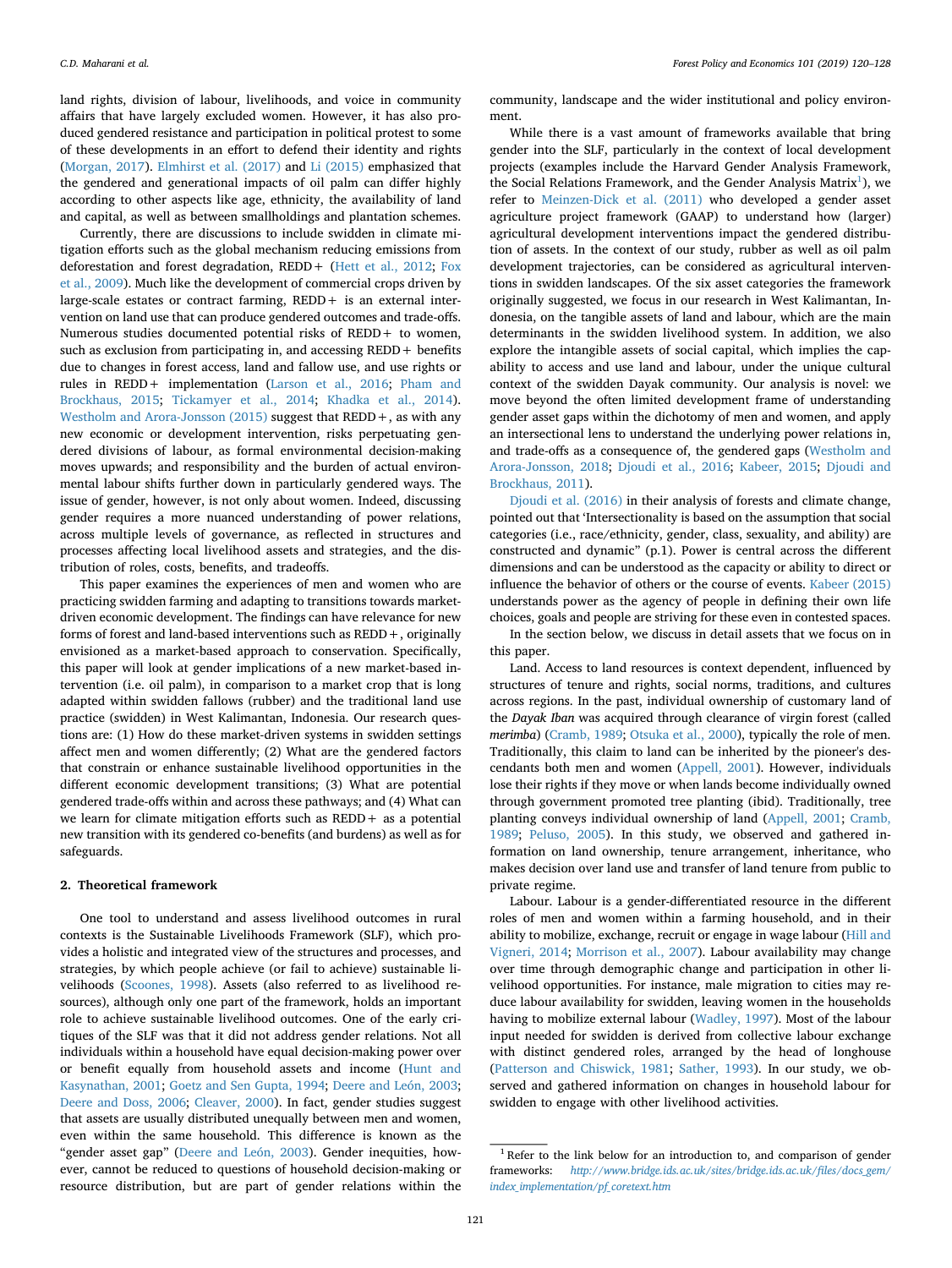Social capital. Social capital as defined by [Putnam \(1995\)](#page-8-28) features networks, norms and social trust that facilitate coordination and cooperation. Access to social capital is particularly important for women as it connects them with formal and informal networks and groups to access valuable information, influence, and access to other resources that they might otherwise be excluded from [\(Quisumbing et al., 2014](#page-8-29)). Literature on gender and social networks suggest that women's participation might be constrained by lack of time due to demands in household and reproductive activities, especially when formal networks require membership fees and certain level of education (Hill and Vigneri, p. 318; [Quisumbing and Pandolfelli, 2010](#page-8-30)). Networks are an important part of our study and we ask questions on how market/development projects changed the traditional networks embedded in the community and what the gendered implications are. We also explored if there are any new social networks emerging through market/development projects, how men and women access these new networks and their implications for swidden and other livelihood opportunities.

#### **3. Site description**

The still largely forested district of Kapuas Hulu in West Kalimantan, Indonesia provides an example of swidden in transition towards more intensive farming schemes. Since 2010, the district has been a REDD+ pilot site with numerous project activities led by environmental NGOs and development partners (e.g. with GIZ forest and climate program/GIZ-FORCLIME, World Wildlife Fund, Fauna and Flora International) ([Eilenberg, 2015](#page-7-11); [Kallio et al., 2016](#page-8-31)).

Most of the indigenous people practice swidden as part of a diverse livelihood portfolio that has always included engagement with the wider cash economy. In 2005, the national agenda to accelerate and expand Indonesian economic development (MP3EI) introduced oil palm plantations in Kapuas Hulu ([Eilenberg, 2014;](#page-7-12) [Geiger, 2008\)](#page-7-13) and promoted commercial tree planting (such as high yield rubber) especially on degraded land ([Daeli et al., 2016](#page-7-14)).

## **4. Livelihood and economic activities**

Agriculture remains the largest economic sector providing 72% of employment (Bappeda, 2013 cited in [Leonald and Rowland, 2016\)](#page-8-32) with mostly swidden agriculture, although rapidly being overtaken by industrial crop plantations.

About 5% of the population, primarily men, are engaged in migratory labour (*bejalai*). Historically, this was a rite of passage for young Dayak males, but nowadays it is to earn cash [\(Leonald and Rowland,](#page-8-32) [2016\)](#page-8-32). *Bejalai* was typically done when male labour for swidden agriculture was not in high demand [\(Shantiko et al., 2013;](#page-8-33) [Wadley, 1997](#page-8-25)).

Rubber was introduced to Kapuas Hulu in the early 1900s by Dutch missionaries, and over time has been integrated in the swidden system as a cash crop, accounting for between 30 and 80% of household income (Rp12.9 million/HH/year on average) when prices were exceptionally high in 2011–2012 [\(Shantiko et al., 2013\)](#page-8-33). Income from rubber depends on the availability of other sources of income as some farmers only tap rubber when they need cash, while others tap extensively for a living.

In recent years, oil palm plantations have expanded across West Kalimantan, including in Kapuas Hulu (Shantiko, 2013). In areas near the oil palm development, most of the available local labour was hired for maintenance, harvest, and development of infrastructure e.g. road, barracks, mills.

#### **5. Traditional land use**

Traditionally, farmers manage the forest and fallow landscape for swidden farming, cultivating mainly rice but also commercial crops such as rubber, fruit trees, *Shorea spp* (*tengkawang,* nuts), usually in a mixed garden structure near the longhouse (also described in [Cramb](#page-7-15)

[et al., 2009](#page-7-15)). The swidden is managed in fallows of various stages (ranging from active swidden/*umai*, last year swidden/*jerame,* bush fallow, young fallow/*pengerang muda* and mature fallow/*pengerang tua*) and creates mosaic landscapes that can incorporate high levels of biodiversity and high carbon value ([Bruun et al., 2013](#page-7-16); [Rerkasem et al.,](#page-8-34) [2009\)](#page-8-34). In addition, patches of forests are retained for burial grounds or as a border with the neighboring swidden.

The active swidden is typically an open agricultural land used to plant upland rice (*padi ladang*) intercropped with vegetables (i.e. legumes, cassava, corn). Where there is access to swampy land, people also grow *padi payak* (wet rice cultivation). Traditionally, swidden shifts every year with a rotation cycle of 15–20 years (also found in [De](#page-7-17) [Jong, 2001](#page-7-17)). Fallowing allows replenishment of soil nutrients through regrowth and reduces weeds invasion after slashing. Increased population pressure, conversion of swidden fallows into other land uses (settlement, permanent crops), and loss of household labour for offfarm wages have contributed to changes in the swidden cycle. In the study sites, swidden has become more intensive with increasing use of agricultural inputs, which enabled re-cultivation in the same plot for several years before shifting to a new location.

## **6. Methods**

A mix of qualitative and quantitative data was collected from focus group discussions (FGDs) and semi-structured household surveys collected in two periods of March–April 2013 and September–November in 2013 in four villages (see [Table 1](#page-3-0) for more details on the site characteristics). We conducted 12 gender and age disaggregated FGDs (men, women and mixed gender youth groups) in the four villages involving 140 participants of relatively equal representation in gender and age: 74 males (including 28 youth) and 66 females (including 15 youth). The men and women FGDs generally involved participants aged 25 years and above. The mixed gender youth FGDs were participants aged below 25 years and unmarried. During the FGDs, the participants identified changes that they perceived as affecting community wellbeing, development projects and main current changes in their lives related to landuse, income sources, migration, and other livelihood aspects.

Respondents for the household survey were randomly selected (at least 30% of households in a village or for villages with fewer than 40 households, all households were interviewed). Both men and women were interviewed.

We collected data on land-use and swidden practices, socio-economic characteristics of the household, household migration patterns, and access to information and resources related to the customary land arrangement and agricultural interventions. During the interviews, we also collected perceptions on community engagement with rubber and oil palm, the role of agricultural extension, access to agricultural inputs, and access to livelihood opportunities.

## **7. Results and discussion**

## *7.1. Development and change in Kapuas Hulu*

The swidden communities of Kapuas Hulu experienced many changes. The proximity to the Malaysian border especially enabled encounters with opportunities and links to the global market. Historically, local communities have always adapted to opportunities by incorporating cash crops into their swidden, adopting new crops when the previous ones failed. Yet, thus far, swidden has remained as a safety net, as a tradition and as part of the people's identity.

Development of the 265 km 'Northern Road' linking the district capital in Putussibau to the Malaysian border in 1990–1995 brought significant changes to the local lives [\(Kendawang et al., 2005](#page-8-35)). It facilitated mobility and migration across the Malaysian border and other growing cities in the region (Men FGD sites 1, 2 and 4, 2013), but also brought land-based investment (e.g. timber and logging industry,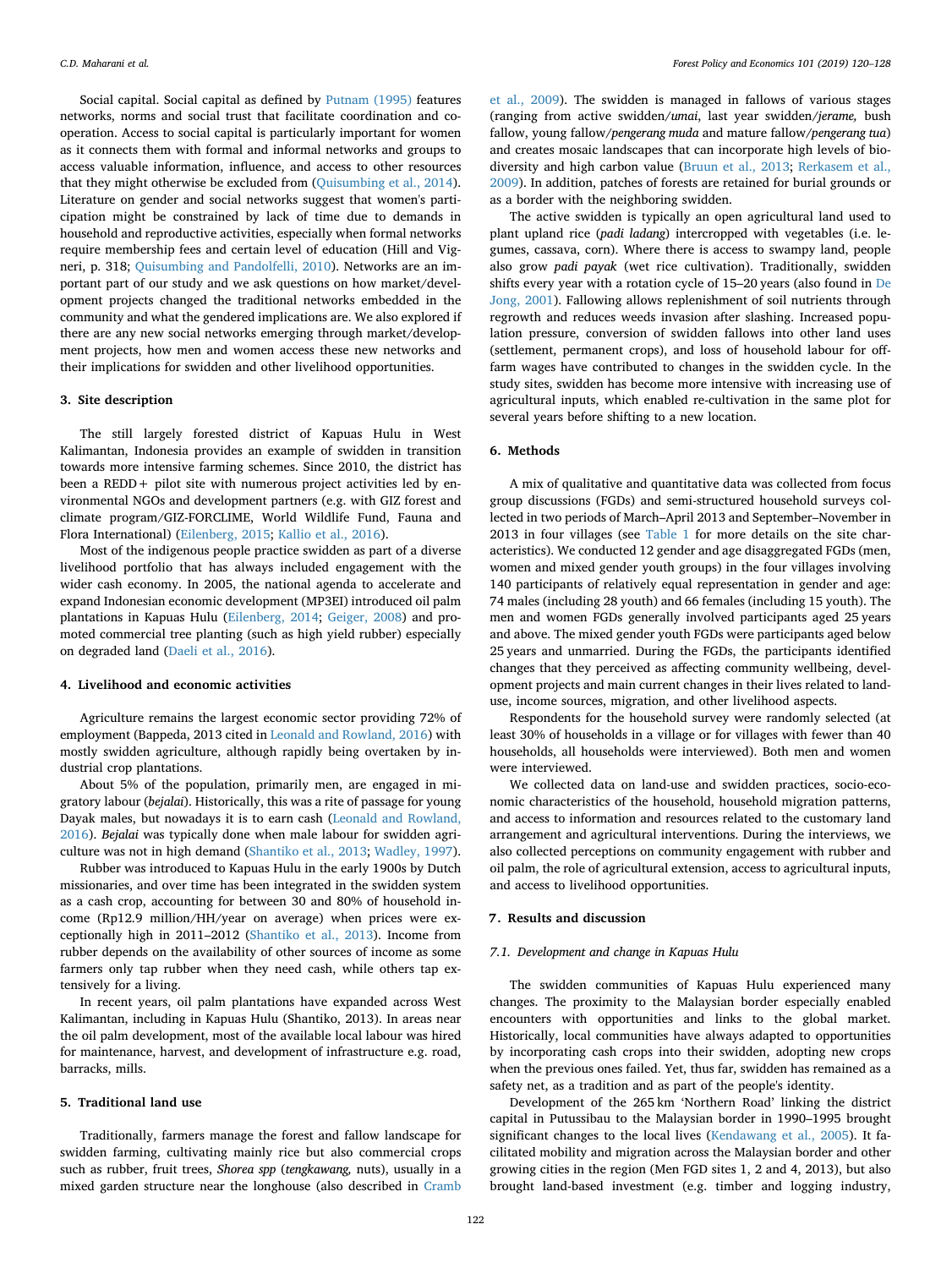<span id="page-3-0"></span>

| Table 1               | Characteristics of the four study sites.                                                            |                                                                                                                                                  |                                                                                                                                                                                                                                       |                                                                                                                                                                             |
|-----------------------|-----------------------------------------------------------------------------------------------------|--------------------------------------------------------------------------------------------------------------------------------------------------|---------------------------------------------------------------------------------------------------------------------------------------------------------------------------------------------------------------------------------------|-----------------------------------------------------------------------------------------------------------------------------------------------------------------------------|
| Characteristic Site 1 |                                                                                                     | Site 2                                                                                                                                           | Site 3                                                                                                                                                                                                                                | Site 4                                                                                                                                                                      |
| Location              | east                                                                                                |                                                                                                                                                  | Bordering Malaysia in north and north Very close to Malaysia border (less than 2.5 km) Border with Betung Kerihun National Park (1-hour drive from<br>sub-district capital)                                                           | Located in between the two national parks, 1 hour away<br>from district capital on motorcycle                                                                               |
| Livelihood            | Mix of subsistence swidden, oil palm<br>wage work, and rubber production                            | Mix of subsistence swidden, oil palm wage<br>work, and rubber production                                                                         | Malaysia, young women are working as seasonal workers at the<br>Subsistence swidden, majority of the men are still migrating to<br>oil palm. Majority of women involve in rubber production                                           | Subsistence swidden, majority of the men are still migrating<br>to Malaysia, few are working at the oil palm plantations, and<br>mostly are engaging with rubber production |
| National park         | areas of Danau Sentarum wet land                                                                    | Bordering, south part borders with peat Bordering, southern and south eastern of the<br>area is located close to Danau Sentarum wet<br>land area | Majority practicing uphill swidden system located within the<br>boundary of Betung Kerihun National Parks. Located on the<br>upstream of Labian-Leboyan tributary                                                                     | Village is bordering with Betung Kerihun National Park                                                                                                                      |
| Oil palm status       | and old fallows for oil palm plantation<br>Large scale clearing of peatland forest<br>establishment | expanding oil palm plantations on the northern<br>Large scale clearing of peat land forest for<br>and north western part of the village          | district capital, which is part of a multi-locality strategy to ensure<br>Oil palm establishment nearby their second location near the sub-<br>No oil palm development near the longhouse<br>i.e. access to schooling, administration | No oil palm development                                                                                                                                                     |

rubber and currently oil palm). Men considered road access important enough to initiate communal work to create access paths connecting longhouse sites with the main road (Men FGD sites 1 and 3, 2013). Women, however, were more concerned, with people moving out of the longhouse to individual houses closer to the road, making it difficult to organize communal ceremonies (e.g. death, marriage) and labour exchange (sites 3 and 4).

From 1997 to 2004 in sites 1, 2, and 3, logging industry brought employment, triggered small businesses (e.g. lodgings, coffee shops and brought non-monetary benefits (such as road development, water piping and/or longhouse reconstruction) (Women FGD site 1, Men FGD site 3; 2013). Not all sites, however, accepted logging. Lack of transparency related to compensation and benefits, caused the community in site 4 to strongly refuse, even sabotaging the company by hijacking logging machinery (Men and Youth FGD, 2013).

In 2002, the national government banned logging. Although logging continued for some years, community members in sites 1, 2, and 3 (which were part of the logging boom) lost this source of cash and engaged more in out-migration. Traditional *bejalai* was resurrected, now more as a strategy to cope with economic shocks than a rite of passage. However, during the same period, the Malaysian government issued new policies on migrant workers and tightened security measures, making it difficult to access earning opportunities across the border.

In 2008, the local economy slowly improved as rubber prices increased (from IDR 5.000 in 2006/7 to IDR 20.000/kg around 1.5 USD in 2011). New species including high yield rubber seedlings, *gaharu* (*A. malaccense*), stinky beans (*Parkia speciosa*) were introduced the National Degraded Land Rehabilitation program (GERHAN), and companies started establishing oil palm near the border of Kapuas Hulu and Malaysia. During the FGDs in 2013, almost everybody in site 1 welcomed oil palm as the companies offered income-earning opportunities and other benefits such as the development of plantation roads to mill, longhouse improvement, and school buses for children. In site 3, the opening of oil palm plantations nearby the extended longhouse settlement provided opportunities for young women in the oil palm nursery as temporary workers. Despite there being no oil palm plantation in site 4, some men and women migrated to work as oil palm wage labourers in the more than 100 km distant sites 1 and 2 (FGD youth and women site 4, 2013).

These different livelihood opportunities, however, also means that less land and labour is available for swidden. From our field observations, swidden practices adapted by becoming more intensive, with a shortened fallow and changed rotation pattern. Clearing old fallow (above 10 years) became less common despite the known potential of enriched soil quality. It was increasingly common to cultivate new swidden in young fallows (2–5 years), on the last year plot or use the same plot for 4–5 years consecutively, before shifting to new locations (FGD sites 1,2,3 and 4, 2013).

The study also found declining swidden size with an average size of less than two hectares/household (HH). A longitudinal study conducted by Wadley over the span of 21 years (1979–2000) showed that this is a longer-term trend in the region. In his study, he found that swidden size shrank from the average of 4.03 ha (in 1979–1985) to 1.84 (1993–2000), and a decline in swidden rotation from 21.4 years (in 1979–1985) to 14.5 years (in 1993–2000) [\(Wadley, 1997, 2007](#page-8-25)).

Introduction of high yield rubber to be planted in monocrops and the expansion of oil palm has accelerated this change. More and more land was taken from the traditional swidden practice (HH Interview, 2013). Most of these lands were old fallow located further from the longhouse.

## *7.2. Gendered implication of development and changes*

In this section, we move to an assessment of the changing gender roles using three main assets of the GAAP framework, e.g. labour, land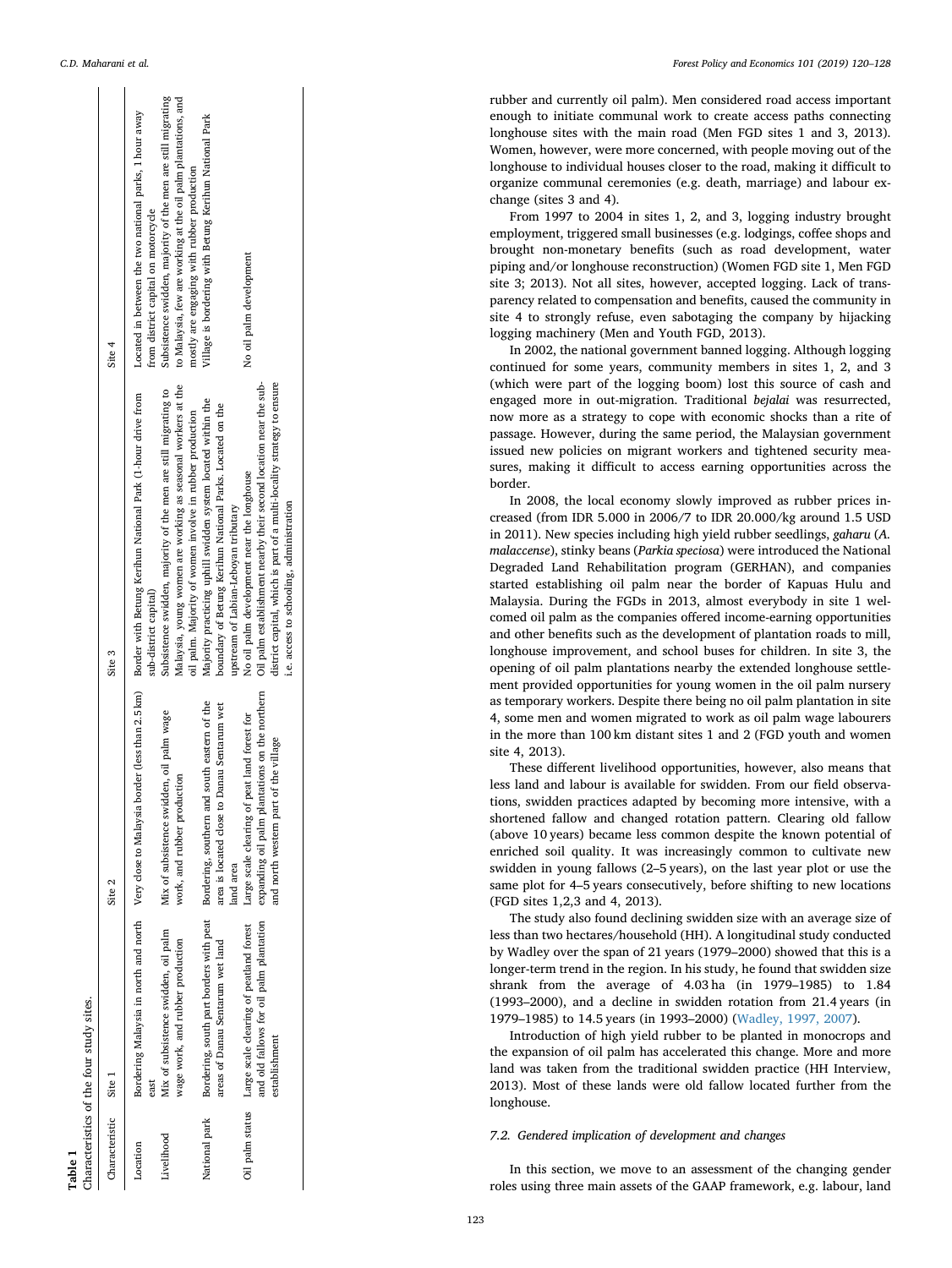and social capital. We present a discussion of each factor using an intersectional lens, as none of these three factors is independent. Indeed, the same gendered power relations act and reinforce each other, resulting in a spiraling process of change.

#### *7.2.1. Land: competing access and rights*

The conversion of land use to industrial crop plantation not only decreases land available for swidden but also often leads to changes from the communal property into an individually controlled land. The registration of formal smallholder plots as a prerequisite of state-corporate oil palm programs not only reshaped communal land and labour relations, but it has eroded women's rights to land as it is often men who are the household head and owners of these plots [\(Julia and White,](#page-8-6) [2012;](#page-8-6) [Semedi and Bakker, 2014](#page-8-36)). This has implications for intergenerational rights to land. In the Dayak communities of the study sites, swidden fallows are inherited, apportioned and managed communally by descendants of the household, which first cleared the land for subsistence food production (*tanah kongs*i). Fallowed land is open for all heirs to access for swidden in a loose rotation according to his or her needs. The planting of trees (such as rubber) within swidden fallows transferred rights from communal to private ownership, consequently excluding other co-heirs and withdrawing the land from the inherited swidden pool [\(Li, 2002, 2014\)](#page-8-37). Thus, the desire to engage in marketbased development is accompanied by loss of access to land for swidden.

This loss has been an increasing concern among customary leaders at site 4, "Although it is considered taboo to plant trees on swidden land, it is difficult to stop the rapid conversion of swidden to rubber garden. (Many) still thought land for swidden is plentiful, in fact, land for swidden in our village is getting even smaller." The establishment of national parks followed by the prohibition to open forest for new swidden and the growing population added even more pressure to land (Men FGD site 4, 2013).

Although the inheritance system does not recognize gender differences, the conversion to plantations has gender implication (Women FGD site 4, 2013; HH Survey 2013). Heirs with more knowledge on their inheritances (usually the older generation) were the first to convert swidden into rubber or oil palm, thereby excluding co-heirs, usually women and elderly widows with weaker claims.

Women whose husbands come from outside the village often have weaker positions (Men and Women FGD site 4, 2013). Our study found cases where husbands converted land inherited by their wives without their consent, particularly in the case of oil palm development (HH Survey 2013). Women often have no information on the size of land their husband have given up or the amount of money their husbands received. Women also lack access to knowledge on the terms of contract between their husbands and oil palm plantation and whether the land will be returned.

In analysing market-driven land use changes from an intersectionality perspective, access to knowledge over land, inheritance rules, rights and markets appear to be the most crucial source of power, with knowledge imbalances facilitating a restructuring of land ownership. Intergenerational knowledge asymmetries play out in favor of older male heirs, while market knowledge with the introduction of cash crops and high yield plants provides another intersection, which seems to put women of all age groups at disadvantage.

## *7.2.2. Competing access to labour*

"*Swidden remains important, even though we are working at oil palm establishment. We cannot abandon swiddening. Swidden is part of our identity of being Dayak and of our culture and traditional ceremonies."* (Men FGD site 2, 2013)*.*

*"Swidden is the basis of our livelihood: it is the source of food and hence life, whereas cash we obtain from rubber and oil palm. Swidden is also the foundation of our social life as we work together and engage with each other. Swidden also preserves the inheritance from our ancestors (in terms of padi* *pun (local rice) seeds)."* (Women FGD site 1; 2013)*.*

"Without swidden, there will be no Gawai<sup>[2](#page-4-0)</sup>" (Women FGD site 2; 2013)*.*

The quotes above highlight that while both men and women in our case study highly value swidden, the two groups prioritized different aspects of swidden. While the men largely talked about the importance of swidden for Dayak culture and identity, women talked at length about the food and livelihood aspects of swidden, the social structures, and importance of inheritance systems formed around swidden. As men largely work off-farm for cash income, the responsibility of maintaining the Dayak culture and social structures around swidden fall largely on the shoulders of the women.

Expansion of oil palm has brought opportunities for wage employment, which is especially attractive to younger people. The loss of labour for swidden has led to adaptations such as shorter fallows and smaller plots. This is made possible because the cash earned in oil palm is partly used to buy agricultural and technological inputs. About 80% of all respondents mentioned the use of herbicides or fertilizers or a combination of both for swiddening. The study also showed an equally high use of chainsaws for land clearance despite only about half of the respondents owned chainsaws, mostly acquired during earlier labour migration in Malaysia. This suggests that the traditional practice of labour exchange in swidden is now complemented with renting or exchanging labour with chainsaws from neighbors.

In fact, herbicides and chainsaws were introduced long before oil palm plantations were established in 2006. Use of agricultural inputs had already freed men's labour for clearing forest, allowing them to engage more with off-farm wage work. With oil palm, men switched to oil palm wage work without changing their labour contribution for swidden. On the other hand, agricultural inputs have enabled women to perform men's tasks in swidden especially if the same plot can be cultivated for several consecutive years. For instance, women FGD participants in site 1 and 2 reported that spraying herbicides to eliminate weeds for land clearing has made their work easier and less laborious than using machetes. "If land clearing is done manually, it is very timeconsuming taking at least a month to finish. If we apply herbicides it is very easy and fast" (Women FGD Site 2, 2013).

However, shortened fallow leads to heavier weed infestation during the growing phase ([Fujita and Phengsopha, 2008](#page-7-18); [Roder, 1997\)](#page-8-38). Because it is not possible to use herbicides on the ripened paddy field, women and elderly members of the households have to weed by hand. This might partially explain why there is no significant correlation between herbicide use and time spent on weeding as the application of herbicide cannot be a direct substitute for weeding ([Nielsen et al.,](#page-8-39) [2006\)](#page-8-39). [Table 2](#page-5-0) outlines how a gendered distribution of labour is related to use of agricultural input and change in fallow length.

Women have a greater flexibility to divide their labour between swidden, other activities and rubber production. Typically, women rise before dawn, tap rubber and let the latex flow into the plastic container ready for collection the next day. Before 10 A.M., they are already working on their swidden until past midday before breaking for lunch (Women FGD sites 1 and 2; 2013). When women's labour is in peak demand for swiddening, they can temporarily stop tapping rubber without compromising its quality. The flexibility of management and decision over their workdays reflect certain freedoms that may not be evident in other parts of social life, particularly in contracted labour relations.

In relation to oil palm wage work, women often have to choose between swidden and oil palm work or compromise with other responsibilities (Women FGD site 1 and 2, 2013). Sometimes, women choose oil palm over swidden. For example, in site 2, several women decided not to open swidden for two consecutive years to work fulltime

<span id="page-4-0"></span> $2$  Gawai is a harvest festival, and is traditionally the most important Dayak social and religious event in the calendar.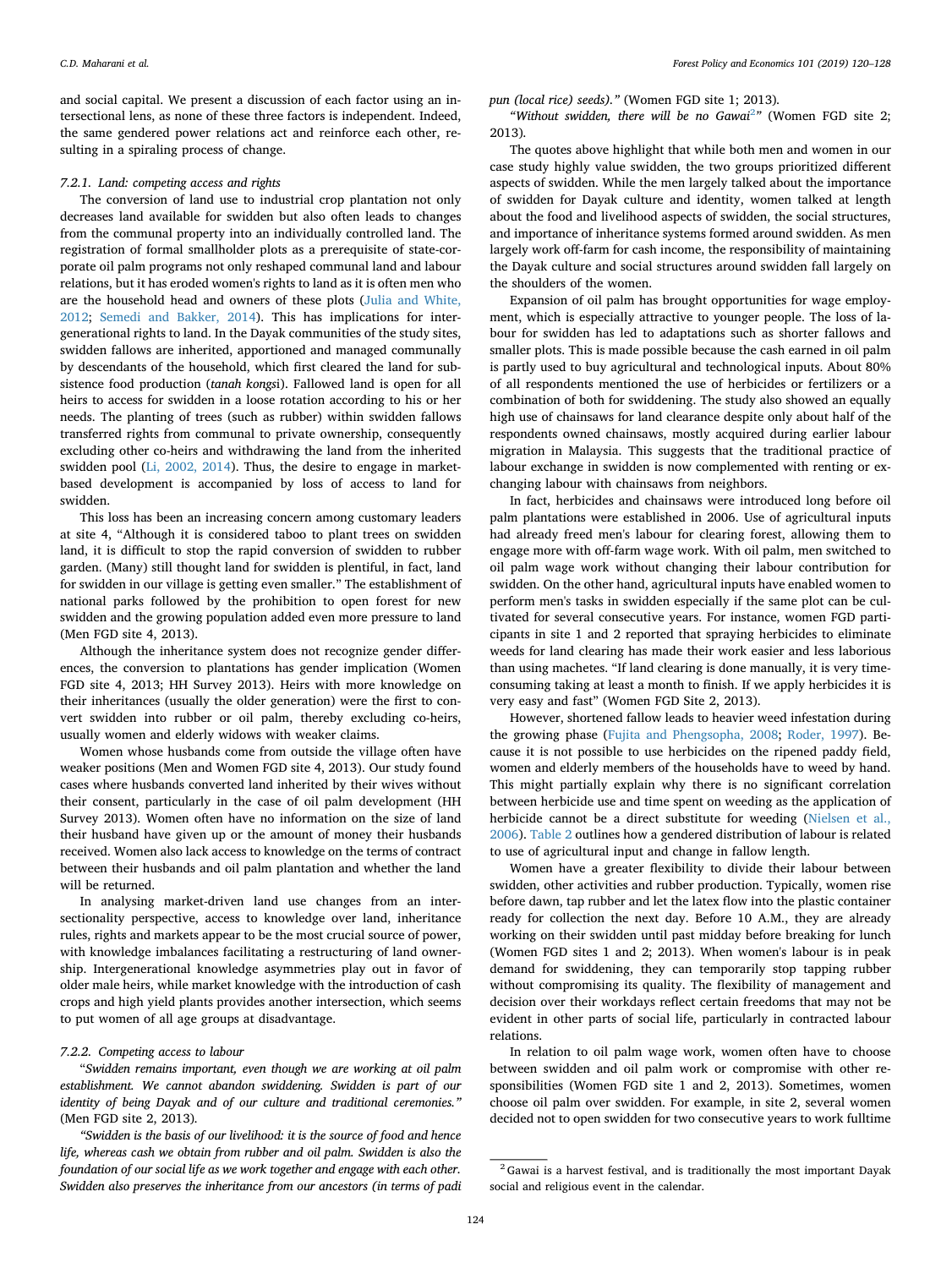#### <span id="page-5-0"></span>**Table 2**

Gendered distribution of labour related to use of agricultural input and change in fallow length.

|       | Traditional gendered distribution of labour for swidden agriculture<br>(Elmhirst et al., 2016; Mulyoutami et al., 2009; Colfer et al., 2015)                      | Current gendered distribution of labour with the use of agricultural inputs and changes in<br>fallow length                                                                                                                                                                                                                                                                                                                                                                                                                                                                                                                                                                                                                                                                                                                                                                                                                                                                                                                                                                                                                                                                                                 |
|-------|-------------------------------------------------------------------------------------------------------------------------------------------------------------------|-------------------------------------------------------------------------------------------------------------------------------------------------------------------------------------------------------------------------------------------------------------------------------------------------------------------------------------------------------------------------------------------------------------------------------------------------------------------------------------------------------------------------------------------------------------------------------------------------------------------------------------------------------------------------------------------------------------------------------------------------------------------------------------------------------------------------------------------------------------------------------------------------------------------------------------------------------------------------------------------------------------------------------------------------------------------------------------------------------------------------------------------------------------------------------------------------------------|
| Men   | • Land clearing (including tree felling, clearing)<br>$\bullet$ Burning<br>• Dibbling/sowing<br>• Carrying harvest<br>• Building field huts                       | • Agricultural inputs and repeat cultivation reduced labour for tree clearing. "Just spray<br>(with herbicides), let it dry for a day, and we burn on the next day". With the use of chainsaw,<br>tree clearance becomes even faster (Men FGD sites 3 and 4, 2013)<br>• Shorter distance to fields, more efficient in transporting harvest and extra time available<br>to engage with migration or off-farm works. "We want to plant nearby the road. It is easier to<br>load (harvest) on the back of our motorcycle or a pickup truck. (HH Survey Site $4 \# 8$ ; 2013).<br>In the past, we had to walk for an hour or more, while carrying 5-60 kg of rice on our back (HH<br>Survey Site $4 \neq 9$ ; 2013). One respondent explained he discussed with the other family<br>members to select swidden locations that are close to each other and close to road (HH<br>Survey Site 4 #3, 2013)<br>• When swidden is more permanent, there is no need for men's labour to build field huts.<br>"This task is very time and labour consuming. It requires investing time collecting wood and<br>other material. We can't afford to build it every year and just to move again (Men FGD site 4,<br>$2013$ " |
| Women | • Weeding (manual)<br>• Sowing<br>• Maintenance (manual weeding)<br>• Harvest (ngetam)<br>$\bullet$ Drying<br>$\bullet$ Threshing<br>• Storing harvested products | • Easier weeding with use of herbicides, but not necessarily lower intensity of work.<br>"Weeding (Old fallow) was not very demanding. When working on swidden cleared from<br>smaller trees in younger fallow, weeds rapidly invest the land. The weeding should be done at<br>least twice after planting and before harvest (HH survey site 3 11, 2013)"<br>• Shorter distance means reduced time and labour needed for women to travel back and<br>forth for weeding and extra times to engage with other chores or other livelihood<br>opportunities<br>• Felling smaller trees using a machete, when men's labour becomes unavailable for land<br>clearings. "When my husband is away for work, I am in charge for my own swidden. If you visit<br>my field this year, it does not look like one. The bushes are so high, so difficult to combat unless I<br>apply herbicides (HH survey site $3 \# 08$ ; 2013)"                                                                                                                                                                                                                                                                                       |

at oil palm plantation for cash. More often, however, women opted to work only during off times from the swidden cycle, and as a result, were often hired only as casual labour without binding contracts (Women FGD sites 1 and 2, 2013 also found by [Bissonnette, 2013](#page-7-19) and [Li, 2015](#page-8-7)). Under such arrangements, women are not entitled to promotion and other benefits available to permanent workers (e.g. overtime bonus, health insurance, rice subsidies loans) and do not have job security as the company can let them go anytime without having to provide severance payments (also found by [Li, 2015;](#page-8-7) [Clerc, 2012](#page-7-20); [Julia and White,](#page-8-6) [2012\)](#page-8-6). Women were also more often assigned to maintenance tasks (e.g. spraying herbicides and pesticides, carrying and applying fertilizers, weeding) which exposed them to adverse health effects [\(Bissonnette,](#page-7-19) [2013\)](#page-7-19). The information gathered on the gendered distribution of work and burdens in swidden as a result of the emergence of oil palm and rubber corroborates findings from other studies in this field ([Elmhirst](#page-7-21) [et al., 2016](#page-7-21); [Li, 2015;](#page-8-7) [Colfer et al., 2015](#page-7-22); [Colfer et al., 1999\)](#page-7-23).

Men, on the other hand, will choose to work for oil palm full time especially since it promises bonuses for extra work. During the men FGD in site 2, most respondents explained that oil palm provided more secure income compared to swidden, where yields are unpredictable. Some more educated young people working as permanent employees of oil palm plantations pointed out that their work schedule from 8 A.M. to 5 P.M, Monday to Saturday does not motivate them for much labour contribution to the fallow management either.

In this intersection of paid labor and gender, power relations are playing out between hierarchies of employer and employees, male and female in white and blue collar jobs, with more or less social and economic benefits and prestige, and related trade-offs that affect the vulnerability of the community, household or individual. Market driven land use change changed opportunity structures and called for, often, individual decisions over time. Time spent for different types of wage labor, the diverse activities in swidden, or in rubber production all have strong gendered implications for social status, independence, and the ability to participate in a cash economy. None of these are linear. Freedom in terms of flexibility to decide own time management might be lost in a formal employment situation, but 'new' freedom in consumption and the prestige that might come with it may overpower the pride that comes with the often female role of maintaining tradition.

Prestige also plays out in the intersection of hierarchies within employment structures. Here, trade-offs are related to changing social structures. The educated youth in white collar jobs might benefit from these changing power relations in general, but, young women are often working in less visible (and less visibly powerful) administrative offices, while young men execute their newly gained power highly visible in supervisory functions. While the informants did not discuss these differences and the possible outcomes of more or less visible power in depth, one can speculate if this introduces new power imbalances between men and women.

#### *7.2.3. Social capital*

Traditionally, the longhouse unites its inhabitants and facilitates exchanges of information and resources through various customary and life-cycle ceremonies or swidden activities. As most information and resources about longhouse matters are shared in the '*ruai'* (terrace) or common space, men and women have relatively equal access. Men through their *bejalai* have gained access to a wider network of information and resources exchange compared to women, whose mobility is often limited, bounded by the longhouse and swidden. As people started to earn more cash, they tend to build individual houses and move out of the longhouse. Consequently, the roles of longhouse as locus of social capital eroded.

The labour exchange network (*Beduruk*) is a form of communal banking of labour for swiddening. When such system is disrupted, as happens when men are fully occupied in oil palm, women lose out as they are forced to compensate for the shortage of labour. The priority given to work at oil palm plantations over swidden benefits largely only the men.

On the other side, connectivity facilitated by improved road access allowed new networks. Itinerant traders visit the longhouse and thereby allow women to participate in rubber trading without having to travel to market. The caveat of such transaction is the irregularity of the traders' visits, and the lack of access by women to rubber price information. The lack of information makes it difficult for women to bargain for higher prices (FGD sites 3 and 4, 2013). The availability of motorcycles facilitates greater outreach to traders located in district market. However, women often have to rely on husbands, sons or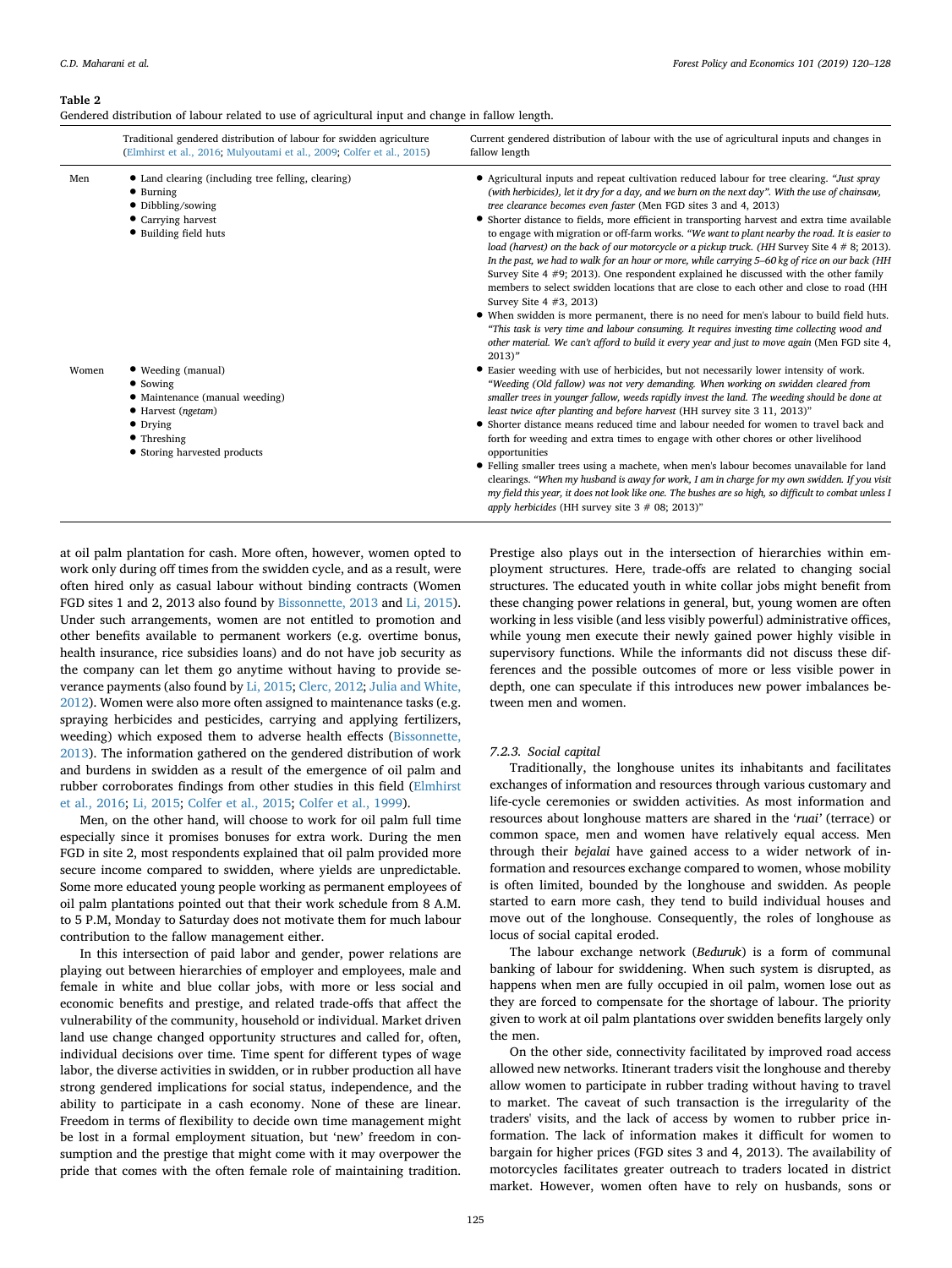daughters to drive them to market. Such reliance may incur additional costs, as women have to provide meals, cigarette and fuel.

In site 2, which is located close to a market, women gain direct access to information from different traders. Women self-organized in informal networks that connect households from their neighborhood. Through this system, women take turns to collect information from traders, collectively bargain for higher price and logistics/transportation arrangement (Women FGD site 2, 2013).

Applying an intersectionality lens, it appears that mobility, as well as the structure of the production system in which people are involved provide the opportunities for building (and loosing) social capital, networks and new information-based power that comes with it. Women with limited mobility and exposed to a production system such as oil palm which often takes place at industrial scale, might not be able to establish new social networks that enable benefits from the system, while existing ones linked to swidden are eroding.

## **8. From an understanding of gendered gaps to lessons for REDD+**

#### *8.1. Gendered gaps*

Has the development of rubber and oil palm affected the gendered gap in access and rights to land? In the traditional swidden system, everyone within a lineage, regardless of gender, inherits an equal access to land as long as it is used for communal practice such as swidden. When swidden land is converted to cash cropping, access to land becomes contested. State structures, in formalizing smallholder plots, create a hierarchy that favors men, and individuals with greater access to information and more knowledgeable regarding the inheritance structures have power in land conversion and land use. They tend to be the first in claiming individual rights to communal swidden land by converting to cash crops or trees. In the process, this often left women with less access and rights.

Has the development of rubber and oil palm crops affected the gendered gap in labour? The redeployment of labour from swidden agriculture to engage with oil palm does not seem to affect men negatively, as most of their labour contributions have been substituted by agricultural inputs and technology. Such changes, however, widened the gendered access to labour for swidden. Despite the use of agricultural inputs, women's labour in swidden remains unchanged, and has even increased due to the environmental consequences of shortened fallows. This has constrained their engagement in wage labour for oil palm as casual workers, which does not provide adequate compensation and benefits. In the case of rubber, because of the nature of its production nature and proximity to longhouse, women have the freedom to manage and balance their time to both rubber and swidden production, but this has also increased the amount of work that women bear.

Has the interaction with oil palm and rubber affected gendered gap to social capital? Traditionally, men through *bejalai* have had wider access to more diverse social networks in comparison to women whose networks were often limited to the longhouse. For women in a remote longhouse, improved road access facilitated connections to itinerant traders. In spite of this, the gendered gap to social capital has not necessarily diminished. Our finding showed how reliance on itinerant traders and asymmetric information on price and has in fact lowered women's bargaining power. The finding also showed the widening gap of access to traditional labor network exchanges of *beduruk,* and its inherent social network, as the system is disrupted by men's labour redeployment for oil palm.

#### *8.2. Lessons for REDD+*

At the time of our research,  $REDD +$  was still only in the readiness stage at the district level. However, all communities had experiences with forest conservation programs, which is one component of a REDD + program. In this section, we transfer our analyses of the gendered

gaps from commercial crop development to provide some lessons for the emerging REDD+ initiatives. Ongoing research of REDD+ objectives and policies throughout Southeast Asia show how REDD+ could be implemented in several ways:

- 1. Most commonly, implementation of REDD+ programs aim to strengthen protected areas and conservation objectives, which also normally includes stopping swidden practices [\(Dwyer and Ingalls,](#page-7-24) [2015](#page-7-24); [Dressler, 2013](#page-7-25));
- 2. REDD+ could be directed towards sustaining long rotational swidden and fallows in a mosaic landscape that can support carbon, biodiversity and local livelihood outcomes ([Fox et al., 2009;](#page-7-0) [Hett](#page-8-9) [et al., 2012;](#page-8-9) [Dressler et al., 2017\)](#page-7-2). This would be an ideal scenario in the region but seems unlikely given the marginalization of swidden in state policies; and
- 3. REDD+ could strengthen land and forest governance by tackling oil palm as the main driver of deforestation ([Thaler and Anandi, 2017](#page-8-41)).

In all the possible modes of  $REDD+$  implementation, the gendered gaps in access to land and labour, opportunities for wage work, and information and knowledge can be easily reinforced (or transformed) depending on how formalized procedures and relationships established through REDD+ interact with existing local social structures ([Westholm and Arora-Jonsson, 2015](#page-8-14); [Haug, 2017\)](#page-8-5). If REDD+ benefits are distributed based on rights to forest and fallow area, land will increasingly be contested. The potential removal of communal swidden and fallow land to registered individual land plots similar to the stateled oil palm schemes would lead to similar impacts of eroded rights of women and their possible exclusion from participating and accessing REDD+ benefits. If REDD + benefits are equally distributed to all households within a conservation forest, REDD+ benefits might no longer commensurate with the differential costs that are incurred by different groups in a community in giving up swidden as some groups are will have better access to networks for alternative wage labor and migration opportunities.

In addition, an implementation of REDD+ that reduces access to land for swidden may diminish women's role in fulfilling household food security and the freedom they have in managing swidden. REDD+ might create new opportunities for engagement in technical activities related to forest monitoring and carbon measuring, careful design of these jobs as long-term (if not full-time) assignments with benefits would provide potential for transformative gender equality.

REDD+ as a mechanism to tackle oil palm and other industrial drivers of deforestation may provide the most effective outcome in terms of reduced emissions, but appear unlikely given the prevalent discourse of deforestation, commercialization and plantation expansion as a necessary process of development [\(Thaler and Anandi, 2017](#page-8-41); [Dressler, 2013\)](#page-7-25). Studies throughout Southeast Asia have shown that controlling swidden has become a focus for development, poverty reduction and forest governance within a network of NGO, government and company actors. The limitation of swidden also plays an instrumental role in clearing space for industrial land uses (logging and oil palm concessions) and promoting the deeper integration of villagers into the market economy ([Thaler and Anandi, 2017;](#page-8-41) [Dwyer and Ingalls,](#page-7-24) [2015;](#page-7-24) [Dressler, 2013](#page-7-25); [Lestrelin et al., 2012](#page-8-42)). This inability of REDD+ to address drivers of deforestation inherent in these markets and development models will further widen the gendered gaps that we illustrated in this paper from the swidden community's experience with oil palm plantations.

Even though REDD+ processes involve safeguards to ensure social and gender equity, these have been narrowly implemented and largely relegated as checklist exercises without a clear strategy for addressing gendered power relations ([Westholm and Arora-Jonsson, 2018;](#page-8-19) [Bee and](#page-7-26) [Sijapati Basnett, 2017\)](#page-7-26). Consequently, REDD+ can be easily turned into a top-down approach that supports existing socially constructed gender relations, where men typically represent the household.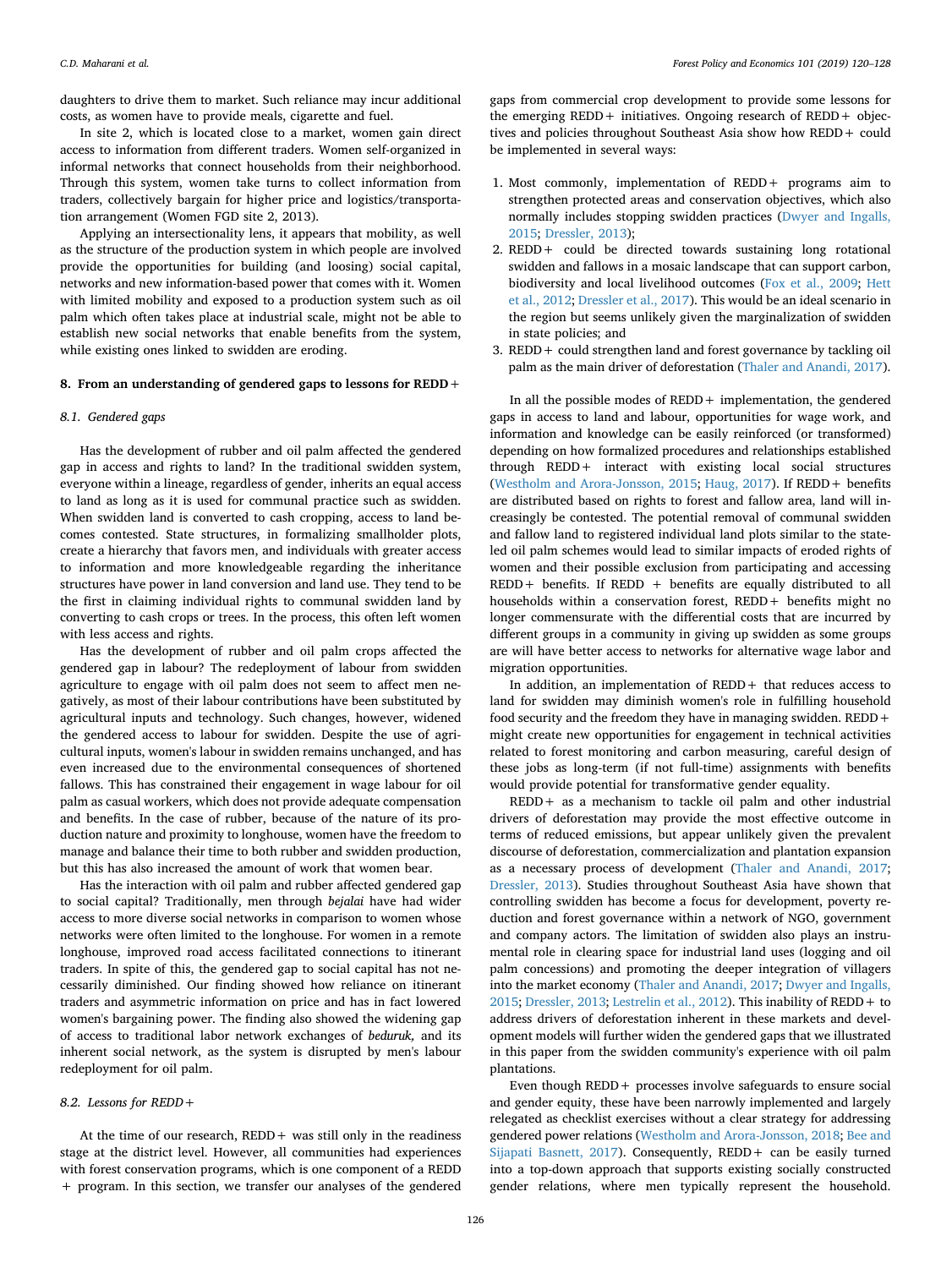Information is not always shared with wives, and women's access gap to social capital (in the form of a network of information sharing) could be widened. To ensure equal access to  $REDD +$  information, it is important to explore the different social foci where information is traditionally shared and to create opportunities and safe spaces for dissent and resistance.

#### **9. Conclusions**

This study has shown how a development trajectory towards a more market/cash based economy impacts differently on men and women (also found in [Morgan, 2017](#page-8-8); [Park and White, 2017](#page-8-43); [Haug, 2017](#page-8-5); [Silvey](#page-8-44) [and Elmhirst, 2003;](#page-8-44) [Vanwey, 2004\)](#page-8-45). While development of oil palm plantations and engagement with rubber markets is perceived as increasing livelihood opportunities through income-earning activities, swidden remains an important aspect of local livelihood and cultural identity. Local communities are therefore struggling to find a balance between the security of swidden with other market-based livelihood activities. In these already busy spaces, REDD+, aiming at emissions reductions from avoided deforestation and initially thought of as another market-based mechanism though increasingly 'development aidified', is being introduced [\(Brockhaus et al., 2012;](#page-7-27) [Angelsen, 2017](#page-7-28)). Our observations from Kalimantan, perhaps not surprisingly, echo other literature that calls for context-specific, local understandings before introducing 'development'. Gendered co-benefits, from such interventions, can be outbalanced by gendered burdens, thereby gender-sensitive safeguards to avoid harm and unintended, disempowering consequences will be important [\(Westholm and Arora-Jonsson, 2018](#page-8-19)).

Our analysis of gender asset gaps combined with an intersectionality lens has highlighted how market interventions have produced major changes along the intersections of gender, age and class, and created new opportunities for some, but also new risks for others. In particular class and the prestige attributed to class, is not static but changes are accelerated with the emergence of new types of labour and new social hierarchies. When looking at the assets of land, labour, and social capital, we found that changing power relations within these assets were expressed mainly through new asymmetries in diverse types of knowledge, ranging from inheritance rights to market information and to job opportunities enabled through access to higher education. Mobility was another site of changing power relations, especially concerning the intersections of gender and age. While our analysis remains limited in its scope, however, it highlights the importance of understanding the many dimensions – and intersections – of how power relations play out and what enables people to seize new opportunities for their livelihoods and aspirations. More importantly, an intersectionality lens brings to the forefront how these diverse interventions actually may hinder people to realize their sustainable livelihood goals.

#### **Acknowledgements**

This study was conducted under the ASEAN-Swiss Partnership on Social Forestry and Climate Change (ASFCC) funded by the Swiss Agency for Development and Cooperation (SDC). We would like to thank the ASFCC and the AWG-SF partners (ASEAN Working Group for Social Forestry) for their support during this research. My biggest appreciation for all supports, constructive inputs and contributions of all co-authors during the development of this paper. In this collaboration, Dr. Grace Y. Wong is supported by the Swedish International Development Cooperation Agency (SIDA)-funded Guidance for Resilience in the Anthropocene: Investments for Development (GRAID) programme at the Stockholm Resilience Centre. Last but not the least, our gratitude also goes to all the respondents for their patient answers and warm hospitality during the fieldwork.

#### **References**

- <span id="page-7-28"></span>Angelsen, A., 2017. REDD + as result-based aid: general lessons and bilateral agreements [of Norway. Rev. Dev. Econ. 21 \(2\), 237–264.](http://refhub.elsevier.com/S1389-9341(17)30506-3/rf0005)
- <span id="page-7-10"></span>[Appell, G.N., 2001. Iban Studies: their contribution to social theory and the ethnography](http://refhub.elsevier.com/S1389-9341(17)30506-3/rf0010) [of other Borneo societies. In: The Encyclopedia of Iban Studies: Iban History, Society](http://refhub.elsevier.com/S1389-9341(17)30506-3/rf0010) [and Culture, pp. 741–785.](http://refhub.elsevier.com/S1389-9341(17)30506-3/rf0010)
- <span id="page-7-26"></span>[Bee, B.A., Sijapati Basnett, B., 2017. Engendering social and environmental safeguards in](http://refhub.elsevier.com/S1389-9341(17)30506-3/rf0020) [REDD+: lessons from feminist and development research. Third World Q. 38 \(4\),](http://refhub.elsevier.com/S1389-9341(17)30506-3/rf0020) [787–804](http://refhub.elsevier.com/S1389-9341(17)30506-3/rf0020).
- <span id="page-7-19"></span>[Bissonnette, J.F., 2013. Development through large-scale oil palm agribusiness schemes:](http://refhub.elsevier.com/S1389-9341(17)30506-3/rf0025) [representations of possibilities and the experience of limits in West Kalimantan.](http://refhub.elsevier.com/S1389-9341(17)30506-3/rf0025) [SOJOURN J. Soc. Issues SE Asia 28 \(3\), 485–511.](http://refhub.elsevier.com/S1389-9341(17)30506-3/rf0025)
- <span id="page-7-27"></span>[Brockhaus, M., Obidzinski, K., Dermawan, A., Laumonier, Y., Luttrell, C., 2012. An](http://refhub.elsevier.com/S1389-9341(17)30506-3/rf0030) [overview of forest and land allocation policies in Indonesia: is the current framework](http://refhub.elsevier.com/S1389-9341(17)30506-3/rf0030) sufficient to meet the needs of REDD+? Forest Policy Econ. 18, 30-37.
- <span id="page-7-16"></span>[Bruun, T.B., Egay, K., Mertz, O., Magid, J., 2013. Improved sampling methods document](http://refhub.elsevier.com/S1389-9341(17)30506-3/rf0035) [decline in soil organic carbon stocks and concentrations of permanganate oxidizable](http://refhub.elsevier.com/S1389-9341(17)30506-3/rf0035) [carbon after transition from swidden to oil palm cultivation. Agric. Ecosyst. Environ.](http://refhub.elsevier.com/S1389-9341(17)30506-3/rf0035) [178, 127–134.](http://refhub.elsevier.com/S1389-9341(17)30506-3/rf0035)
- <span id="page-7-1"></span>[Bruun, T.B., Berry, N., De Neergaard, A., Xaphokahme, P., McNicol, I., Ryan, C.M., 2018.](http://refhub.elsevier.com/S1389-9341(17)30506-3/rf0040) [Long rotation swidden systems maintain higher carbon stocks than rubber planta](http://refhub.elsevier.com/S1389-9341(17)30506-3/rf0040)[tions. Agric. Ecosyst. Environ. 256, 239–249](http://refhub.elsevier.com/S1389-9341(17)30506-3/rf0040).
- <span id="page-7-6"></span>[Cleaver, F., 2000. Analysing gender roles in community natural resource management](http://refhub.elsevier.com/S1389-9341(17)30506-3/rf0050) [negotiation, life courses and social inclusion. IDS Bull. 31 \(2\), 60–67](http://refhub.elsevier.com/S1389-9341(17)30506-3/rf0050).
- <span id="page-7-20"></span>[Clerc, J., 2012. Unpacking tenure security: development of a conceptual framework and](http://refhub.elsevier.com/S1389-9341(17)30506-3/rf0055) [application to the case of oil palm expansion on customary land in Kapuas Hulu](http://refhub.elsevier.com/S1389-9341(17)30506-3/rf0055) [district, West Kalimantan, Indonesia. CIFOR Working Paper 102](http://refhub.elsevier.com/S1389-9341(17)30506-3/rf0055).
- <span id="page-7-23"></span>[Colfer, C.J.P., Wadley, R.L., Venkateswarlu, P., 1999. Understanding local people's use of](http://refhub.elsevier.com/S1389-9341(17)30506-3/rf0060) [time: a pre-condition for good co-management. Environ. Conserv. 26 \(1\), 41–52](http://refhub.elsevier.com/S1389-9341(17)30506-3/rf0060).
- <span id="page-7-22"></span>[Colfer, C.J.P., Daro Minarchek, R., Cairns, M., Aier, A., Doolittle, A., Mashman, V.,](http://refhub.elsevier.com/S1389-9341(17)30506-3/rf0065) [Odame, H.H., Roberts, M., Robinson, K., Van Esterik, P., 2015. Gender analysis:](http://refhub.elsevier.com/S1389-9341(17)30506-3/rf0065) [Shifting cultivation and indigenous people. In: Shifting Cultivation and](http://refhub.elsevier.com/S1389-9341(17)30506-3/rf0065) [Environmental Change: Indigenous People, Agriculture and Forest Conservation.](http://refhub.elsevier.com/S1389-9341(17)30506-3/rf0065) [Routledge](http://refhub.elsevier.com/S1389-9341(17)30506-3/rf0065).
- <span id="page-7-9"></span>[Cramb, R.A., 1989. Explaining variations in Bornean land tenure: the Iban case.](http://refhub.elsevier.com/S1389-9341(17)30506-3/rf0070) [Ethnology 28 \(4\), 277–300.](http://refhub.elsevier.com/S1389-9341(17)30506-3/rf0070)
- <span id="page-7-15"></span>[Cramb, Rob A., Colfer, Carol J. Pierce, Dressler, Wolfram, Laungaramsri, Pinkaew, Le,](http://refhub.elsevier.com/S1389-9341(17)30506-3/rf0075) [Quang Trang, Mulyoutami, Elok, Peluso, Nancy L., Wadley, Reed L., 2009. Swidden](http://refhub.elsevier.com/S1389-9341(17)30506-3/rf0075) [transformations and rural livelihoods in Southeast Asia. Hum. Ecol. 37 \(3\), 323–346.](http://refhub.elsevier.com/S1389-9341(17)30506-3/rf0075)
- <span id="page-7-14"></span>Daeli, W., Tauhid, K., Maharani, C., Moeliono, M., Bong, I.W., 2016. Dari partisipasi ke inklusi: Pembelajaran dari desain dan pelaksanaan proyek pembangunan di Kapuas Hulu, Kalimantan Barat. Retrieved from. [http://www.cifor.org/publications/pdf\\_](http://www.cifor.org/publications/pdf_files/infobrief/6336-infobrief.pdf) [files/infobrief/6336-infobrief.pdf](http://www.cifor.org/publications/pdf_files/infobrief/6336-infobrief.pdf), Accessed date: 21 April 2017.
- <span id="page-7-17"></span>[De Jong, W., 2001. The impact of rubber on the forest landscape in Borneo. In:](http://refhub.elsevier.com/S1389-9341(17)30506-3/rf0085) [Agricultural Technologies and Tropical Deforestation. CAB International, Wallingford](http://refhub.elsevier.com/S1389-9341(17)30506-3/rf0085) [and New York, pp. 367–381](http://refhub.elsevier.com/S1389-9341(17)30506-3/rf0085).
- <span id="page-7-5"></span>[Deere, C.D., Doss, C.R., 2006. The gender asset gap: what do we know and why does it](http://refhub.elsevier.com/S1389-9341(17)30506-3/rf0090) [matter? Fem. Econ. 12 \(1–2\), 1–50](http://refhub.elsevier.com/S1389-9341(17)30506-3/rf0090).
- <span id="page-7-4"></span>[Deere, C.D., León, M., 2003. The gender asset gap: land in Latin America. World Dev. 31](http://refhub.elsevier.com/S1389-9341(17)30506-3/rf0095) [\(6\), 925–947.](http://refhub.elsevier.com/S1389-9341(17)30506-3/rf0095)
- <span id="page-7-8"></span>[Djoudi, H., Brockhaus, M., 2011. Is adaptation to climate change gender neutral? Lessons](http://refhub.elsevier.com/S1389-9341(17)30506-3/rf0100) [from communities dependent on livestock and forests in northern Mali. Int. For. Rev.](http://refhub.elsevier.com/S1389-9341(17)30506-3/rf0100) [13 \(2\), 123–135.](http://refhub.elsevier.com/S1389-9341(17)30506-3/rf0100)
- <span id="page-7-7"></span>[Djoudi, H., Locatelli, B., Vaast, C., Asher, K., Brockhaus, M., Sijapati, B.B., 2016. Beyond](http://refhub.elsevier.com/S1389-9341(17)30506-3/rf0105) [dichotomies: gender and intersecting inequalities in climate change studies. Ambio](http://refhub.elsevier.com/S1389-9341(17)30506-3/rf0105) [45 \(3\), 248–262.](http://refhub.elsevier.com/S1389-9341(17)30506-3/rf0105)
- <span id="page-7-25"></span>[Dressler, W., 2013. Green governmentality and swidden decline on Palawan Island. Trans.](http://refhub.elsevier.com/S1389-9341(17)30506-3/rf0115) [Inst. Br. Geogr. 39 \(2\), 250–264](http://refhub.elsevier.com/S1389-9341(17)30506-3/rf0115).
- <span id="page-7-2"></span>[Dressler, W.H., Wilson, D., Clendenning, J., Cramb, R., Keenan, R., Mahanty, S., Bruun,](http://refhub.elsevier.com/S1389-9341(17)30506-3/rf0120) [T.B., Mertz, O., Lasco, R.D., 2017. The impact of swidden decline on livelihoods and](http://refhub.elsevier.com/S1389-9341(17)30506-3/rf0120) [ecosystem services in Southeast Asia: a review of the evidence from 1990 to 2015.](http://refhub.elsevier.com/S1389-9341(17)30506-3/rf0120) [Ambio 46 \(3\), 291–310.](http://refhub.elsevier.com/S1389-9341(17)30506-3/rf0120)
- <span id="page-7-24"></span>[Dwyer, M.B., Ingalls, M., 2015. REDD+ at the Crossroads: Choices and Tradeoffs for](http://refhub.elsevier.com/S1389-9341(17)30506-3/rf0125) [2015–2020 in Laos. Vol. 179 CIFOR.](http://refhub.elsevier.com/S1389-9341(17)30506-3/rf0125)
- <span id="page-7-12"></span>[Eilenberg, M., 2014. Frontier constellations: Agrarian expansion and sovereignty on the](http://refhub.elsevier.com/S1389-9341(17)30506-3/rf0130) [Indonesian-Malaysian border. J. Peasant Stud. 41 \(2\), 157–182.](http://refhub.elsevier.com/S1389-9341(17)30506-3/rf0130)
- <span id="page-7-11"></span>[Eilenberg, M., 2015. Shades of green and REDD: local and global contestations over the](http://refhub.elsevier.com/S1389-9341(17)30506-3/rf0135) [value of forest versus plantation development on the Indonesian forest frontier. Asia](http://refhub.elsevier.com/S1389-9341(17)30506-3/rf0135) [Pacific Viewpoint 56 \(1\), 48–61.](http://refhub.elsevier.com/S1389-9341(17)30506-3/rf0135)
- <span id="page-7-21"></span>[Elmhirst, R., Siscawati, M., Colfer, C.J.P., 2016. Revisiting gender and forestry in Long](http://refhub.elsevier.com/S1389-9341(17)30506-3/rf0140) [Segar, East Kalimantan, Indonesia. In: Pierce Colfer, Carol J., Basnett, Bimbika](http://refhub.elsevier.com/S1389-9341(17)30506-3/rf0140) [Sijapati, Elias, Marlène \(Eds.\), Gender and Forests: Climate Change, Tenure, Value](http://refhub.elsevier.com/S1389-9341(17)30506-3/rf0140) [Chains and Emerging Issues. Routledge, New York, pp. 300–317](http://refhub.elsevier.com/S1389-9341(17)30506-3/rf0140).
- <span id="page-7-3"></span>[Elmhirst, R., Siscawati, M., Basnett, B.S., Ekowati, D., 2017. Gender and generation in](http://refhub.elsevier.com/S1389-9341(17)30506-3/rf0145) [engagements with oil palm in East Kalimantan, Indonesia: insights from feminist](http://refhub.elsevier.com/S1389-9341(17)30506-3/rf0145) [political ecology. J. Peasant Stud. 44 \(6\), 1135–1157](http://refhub.elsevier.com/S1389-9341(17)30506-3/rf0145).
- <span id="page-7-0"></span>[Fox, J., Fujita, Y., Ngidang, D., Peluso, N., Potter, L., Sakuntaladewi, N., Sturgeon, J.,](http://refhub.elsevier.com/S1389-9341(17)30506-3/rf0150) [Thomas, D., 2009. Policies, political-economy, and swidden in Southeast Asia. Hum.](http://refhub.elsevier.com/S1389-9341(17)30506-3/rf0150) [Ecol. 37 \(3\), 305–322.](http://refhub.elsevier.com/S1389-9341(17)30506-3/rf0150)
- <span id="page-7-18"></span>[Fujita, Y., Phengsopha, K., 2008. The gap between policy and practice in Lao PDR.](http://refhub.elsevier.com/S1389-9341(17)30506-3/rf0155) [Lessons from Forest Decentralization: Money Justice and the Quest for Good](http://refhub.elsevier.com/S1389-9341(17)30506-3/rf0155) [Governance in Asia-Pacific 117–131.](http://refhub.elsevier.com/S1389-9341(17)30506-3/rf0155)
- <span id="page-7-13"></span>[Geiger, Danilo, 2008. Frontier Encounters: Indigenous Communities and Settlers in Asia](http://refhub.elsevier.com/S1389-9341(17)30506-3/rf0160) [and Latin America. 120 International Work Group for Indegenous Affairs](http://refhub.elsevier.com/S1389-9341(17)30506-3/rf0160).